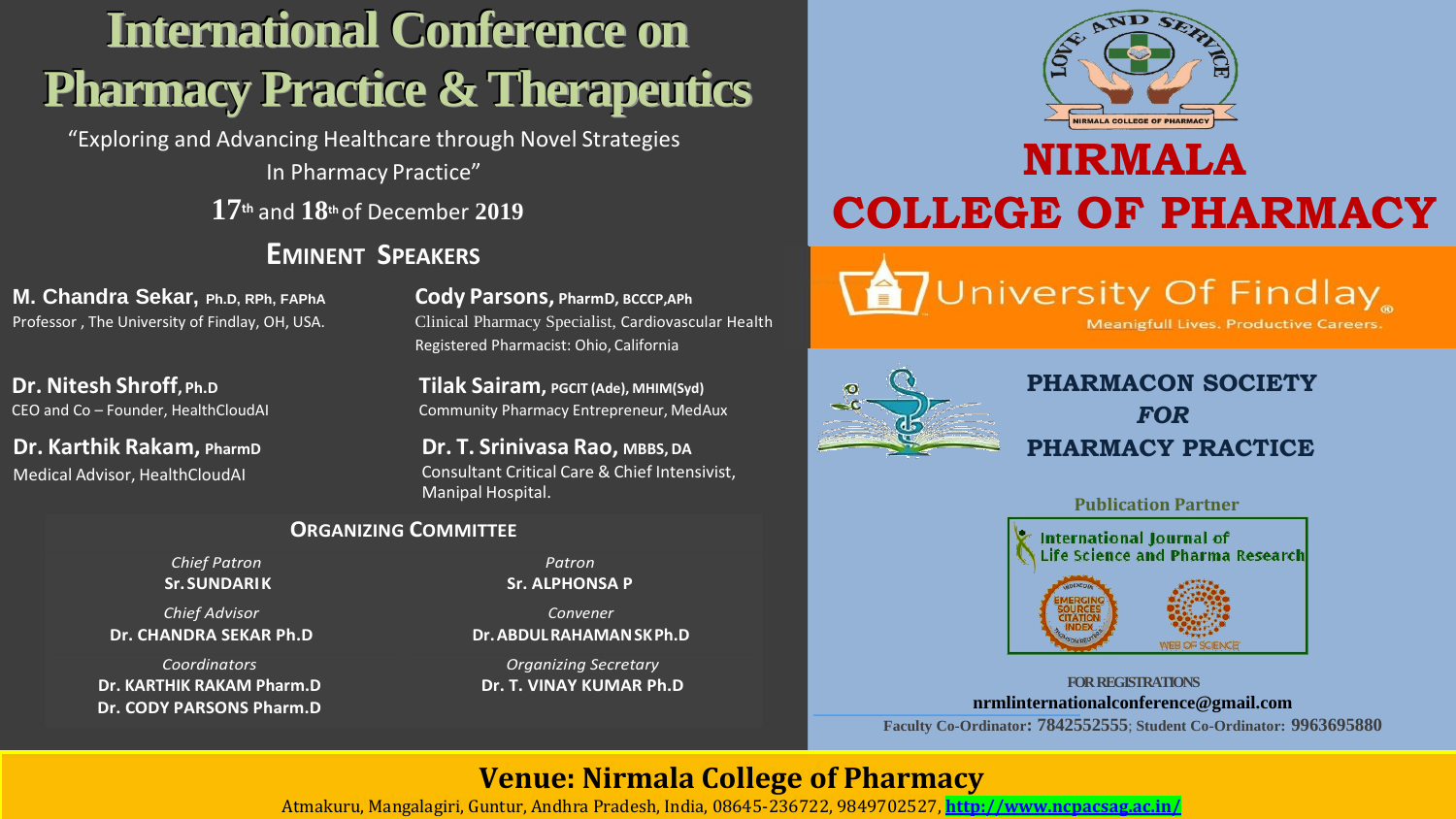#### **OBJECTIVES OF THE CONFERENCE:**

- To cultivate an international forum for the ever widening scope of Pharmacy Practice research Create a forum for the dissemination of quality, international pharmacy practice research for all stake holders.
- To increase pharmacy practice contributions to global health through the provision of greater access to the latest high quality international pharmacy practice.
- To develop a policy statement on current and future pharmacy practice research, including a global definition of this term.

#### **IMPORTANT DATES:**

- Last date of Abstract Submission : 15/11/2019
- Intimation of Accepted Abstracts : 20/11/2019
- Commencement of Registration : 10/10/2019
- Last date of Registration : 10/12/2019

Abstract along with full length Research / Review article must prepare in Times New Roman with 12 Font size and forward to:

nrmlinternationalconferences@gmail.com

#### **REGISTRATION:**

Interested candidates can fill the registration form along with payment particulars and send to Nirmala College of Pharmacy through post or mail to nrmlinternationalconferences@gmail.com

Registration fee: Rs. 1000 or 50 USD. 200 INR will be charged extra for publication of full length Research / Review article.

#### **Abstracts / Full length articles are invited from:**

Pharmacy Practice Pharmacology Pharmaceutics Phytochemistry

Pharmaceutical chemistry Pharmaceutical Analysis

**Who can Participate:** National & Foreign Students, Research Scholars, Faculty from Pharmacy and Medical Colleges, Industry & Research Institutes.

#### **ORAL / POSTER / e-POSTER SPECIFICATIONS:**

- **Oral presentation: 10 minutes.**
- **• Poster /e-poster: 80 cm x 120 cm MISCELLANEOUS COMPETITIONS:**
- **Disease Based Leaf Let Preparation**

**(30 min. Time & 2 Candidates Per Team)**

- **Clinical Interventions (5 Min. Time)**
- **Memory Challenge Test**

# **Organizing Committee**

**Scientific Committee**

**Dr. SAILENDRA KUMAR M, Ph.D. (9178559530) Dr. K. SHANTHA KUMARI, Ph.D.**

**Registration & Hospitality Committee**

**Dr. Y. MALYADRI Pharm.D (8106804649)**

**Mr. V. JOJI BABU M.Pharm (9959969834)**

#### **FOR ANY FURTHER QUERIES CONTACT:**

**CONVENOR - 9849702527 ORGANIZING SECRETARY- 9573785470**

The accepted articles will be published in SCI and Web of Sciences indexed journal "International Journal of Life Science & Pharma Research " For Article preparation refer to:<https://www.ijlpr.com/instructions-to-authors.php>